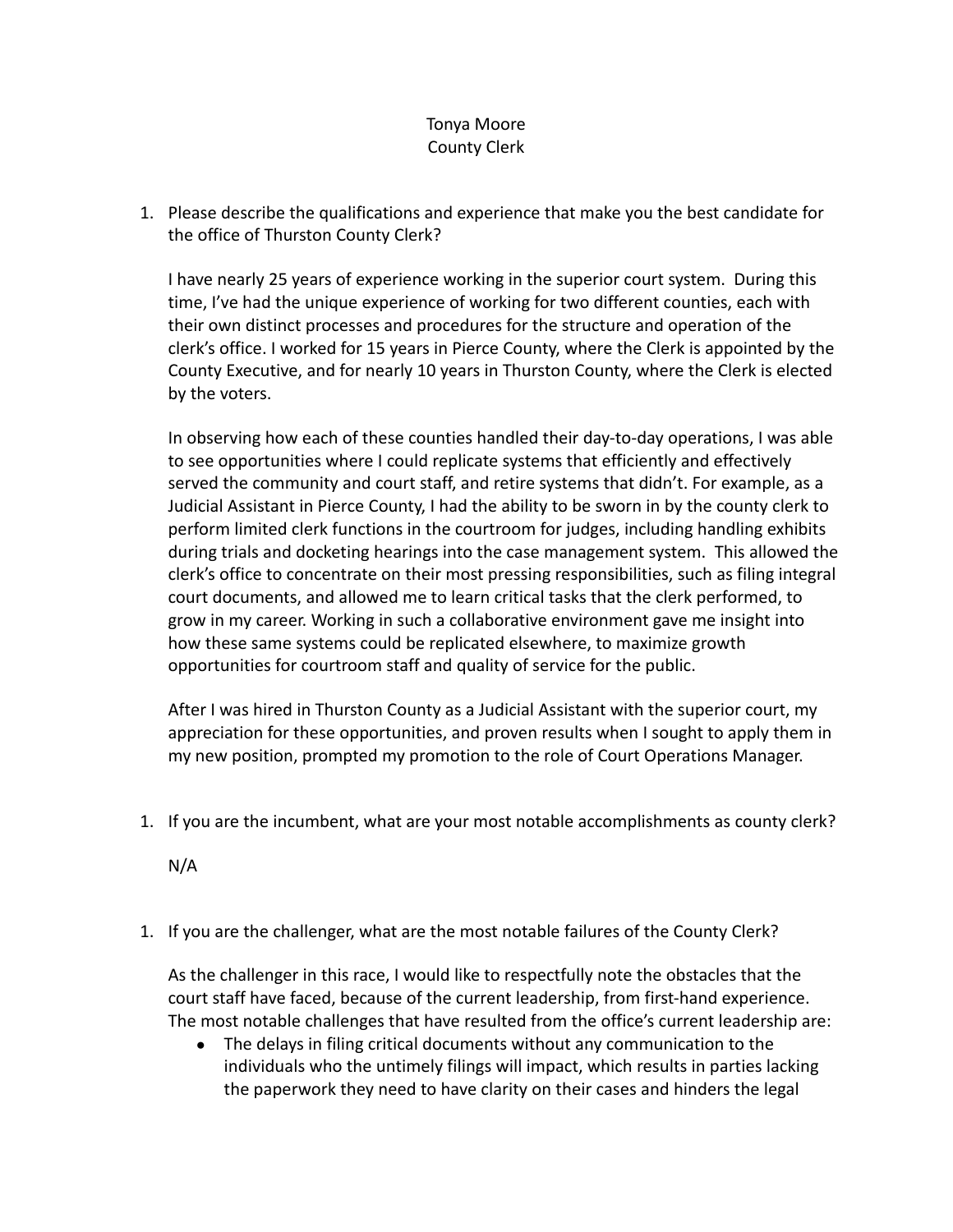representatives' abilities to file timely motions on behalf of themselves or their clients.

- Errors in the docketing of hearings, which results in devastating delays to court schedules for our community members, many of whom are relying on the accuracy of the schedules to request unpaid time off from work and/or to protect their health and safety.
- A lack of collaboration amongst court offices to create a more streamlined and efficient legal process for the public, self-represented parties, attorneys, and stakeholders. Currently, the court offices are very siloed and fragmented, when they should be operating in tandem with one another to reduce unnecessary overlap of duties and to reduce the amount of information that could be lost.
- 1. Please discuss your management style with respect to diversity, equity, and inclusion in the workplace.

As the Court Operations Manager for the Thurston County Superior Court, I believe that it is critical to lead by example and approach my management position as an opportunity to model the behavior I expect of the staff who report to me.

In that spirit, I serve on the county's Race, Equity, and Inclusion Team, where I am actively learning how to develop policies and hiring practices, at all levels, that are inclusive and fair. This includes learning how to approach recruiting new staff in a way that prioritizes reaching out to marginalized communities, who are often not included in traditional hiring searches due to various barriers they may face (eg. economic barriers include a lack of internet access, the need to accommodate interview times to allow for public transportation to the meeting, etc.). Prior to the development of this team, I worked with my previous court administrator on a proposal to the Board of Judges for DEI work within the court system. I also serve on the National Association for Court Management's DEI committee, where we work to empower court management teams to address race equity and racial disproportionality within their court systems. I've taken the opportunity to sign up for, and attend, as many classes as I can, that are offered on DEI, and related topics.

In 2017, I organized the Color of Justice © program in Thurston County, with the help of Judge Murphy. This program encouraged marginalized students from our county to go to law school, return to practice law in Thurston, then seek out judicial positions in our county's courts. It was a day where students were meant to interact with marginalized judicial officers, hear their stories, ask questions about their experiences as judicial officers, and even contact them later as a mentor. The program was originally scheduled for October of 2017, but when only 1 student registered, we had to temporarily postpone the event to strategize how to increase interest. After contacting several counselors from various middle and high schools in the area, I learned that the students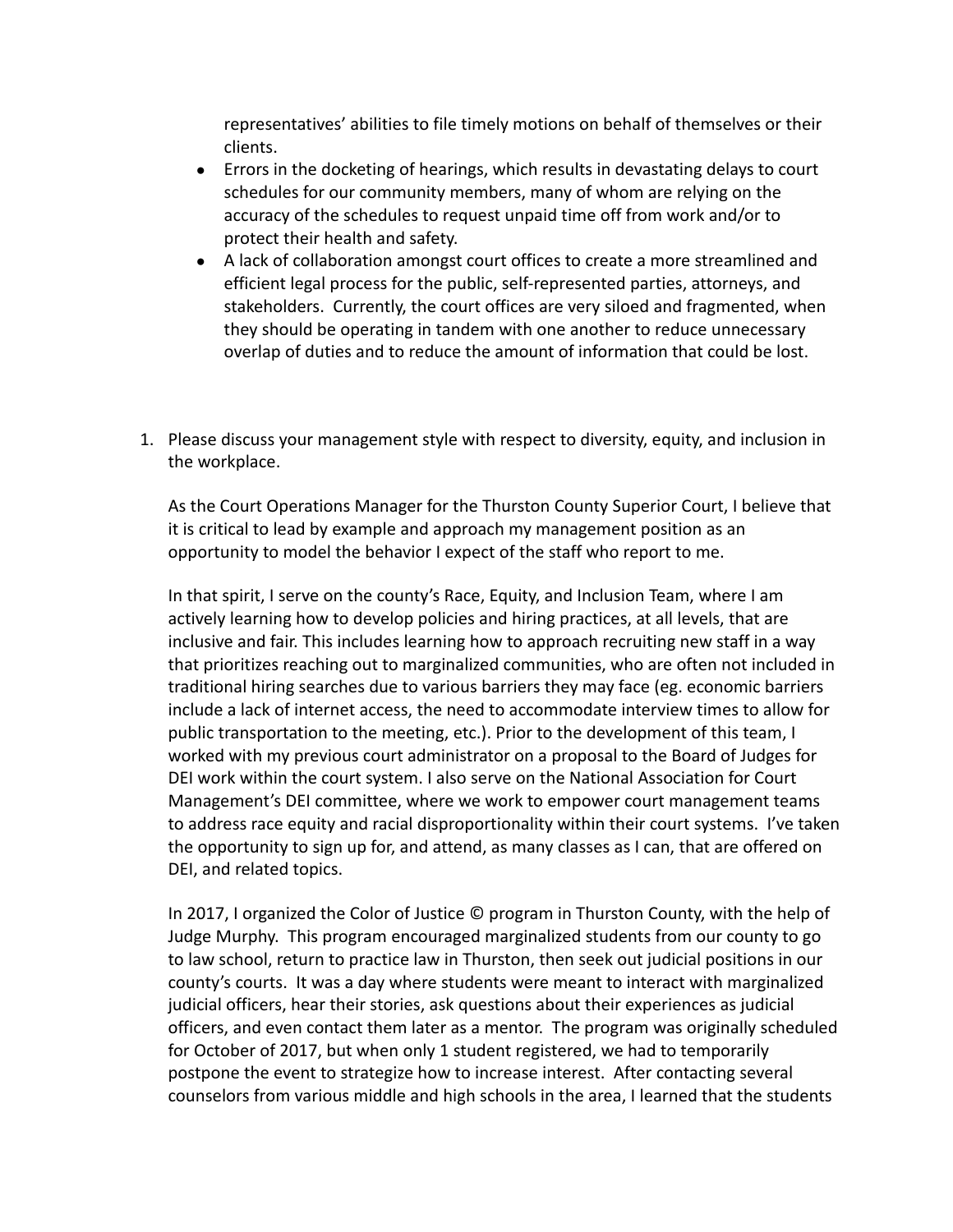of color did not feel safe coming to the courthouse. Hearing this was devastating to me, but it ignited my passion to continue to pursue this opportunity for our local youth. I chose to meet students, counselors, principals, and teachers where they were at, to see what I could do to make the students feel safe. I went to several meetings at the schools, dropped off information packets for their students and their families, and spoke to the school's staff to explain why this program was so important for our community. These steps were successful– we ended up holding the program in March of 2018 and 35 students attended. At the event, we had students, attorneys and judicial officers sit together, and the attorneys and judicial officers talked about the road to their current position. During this time, a student stood up and said that prior to this event she would have never seen herself going to college, let alone law school, but that event showed her that she could do anything she put her mind to. Her testimony touched me, and I felt like the program was a success, even if only *one* student acknowledged how it changed their mindset. I was honored to be a part of this event, and in 2019, I received the Womxn of Achievement Award from the Olympia YWCA.

This work is extremely important to me as a black woman. I am often the only person of color in most of my workspaces, and on most of the committees I serve on. It is imperative for people who look like me, especially young people who look like me, to know, and see, that there is someone who looks like them working for the courts. If I were to be elected Thurston County Clerk, people who look like me would be able to see themselves in our court's leadership, which I feel would establish confidence and trust in our justice system's commitment to equity and inclusivity at all levels.

1. Of the various functions of the County Clerk listed on the county website, are you satisfied with how they are currently managed? Which one(s) would you change?

The overall management of the various functions of the County Clerk's office, as listed on the county website, is not to my satisfaction. While the tasks are mostly being completed, it is important to note *how* those tasks are being completed. When someone is needing services from the clerk's office, they have often experienced a traumatic event, and are undergoing one of the most overwhelming and stressful processes of their lives. This trauma will impact how they process information, and can determine the trajectory of the rest of their lives. I will be committed to making the clerk's office a more compassionate, welcoming environment for those that utilize its services.

I will also dedicate my time to ensuring that the clerk office's staff have access to continued training on how to provide high-quality, efficient, and effective services to our community members. I intend to make forms that the clerk's office provides readily available on the county website, in multiple languages, should the user's first language not be English. I would like to explore how our clerk's office can expand access to these